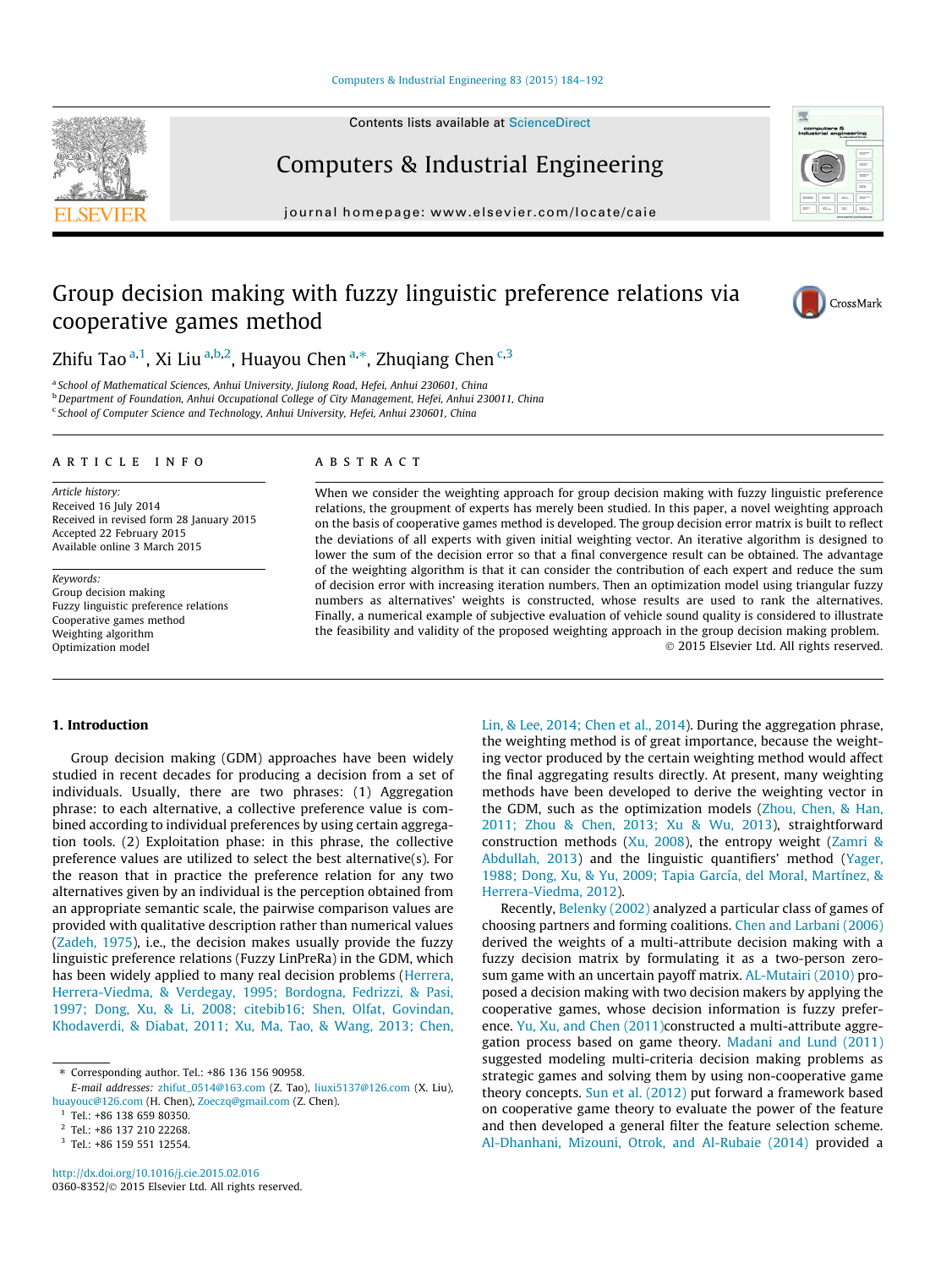model to handle the free riding behavior in educational social application using game theory. [Deng et al. \(2014\)](#page--1-0) proposed an evidential game theory framework to address the multi-criteria decision making process in the competitive environment. These applications to game models give a new perspective to study decision making problems.

Although types of game models have been applied to multiattribute decision making, few works have paid attention to the groupment of the GDM. i.e., how to determine the importance of each decision maker in the GDM is an interesting issue, which has not been reported up to now. In fact, a GDM problem can be studied from the perspective of cooperative game model. Decision makers are regarded as the players of cooperative game, and the negative value of the decision errors is considered as the total payoff of cooperative game in the process of group decision making. The cooperative game was first introduced by [Neumann](#page--1-0) [and Morgenstern \(1953\)](#page--1-0). Since then, it has been widely studied and applied to social and economic problems, such as the reliability theory ([Szeto, 2011](#page--1-0)), decision analysis ([Lozano, 2012\)](#page--1-0), agricultural marketing [\(Agbo, Rousselière, & Salanié, 2014](#page--1-0)), fuzzy set theory ([Mallozzi, Scalzo, & Tijs, 2011; Borkotokey, Hazarika, &](#page--1-0) [Mesiar, 2015](#page--1-0)) and location problem [\(Puerto, Tamir, & Perea,](#page--1-0) [2011, 2012\)](#page--1-0). The Shapley value ([Shapley, 1953\)](#page--1-0) provides an objective way to determine how important each player is, and how much payoff he/she can reasonably expect in the cooperative game. The Shapley value method is a general and useful tool to deal with the two characteristics. [Luce and Raiffa \(1957\), Owen](#page--1-0) [\(1995\), Kelly \(2003\) and AL-Mutairi \(2010\)](#page--1-0) have discussed the Shapley value in games model. However, such method has rarely been applied to decision making problems.

In this paper, the Shapley value method is mainly used to derive the weighting vector of group decision making with fuzzy linguistic preference relations. To do this, the rest of the paper is as follows. In Section 2, some basic concepts and operations with Fuzzy LinPreRa and the notions of cooperative games and Shapley function are reviewed. Section [3](#page--1-0) devotes to propose a novel weighting method for GDM with Fuzzy LinPreRa using cooperative games. In Section [4,](#page--1-0) a numerical example is developed to illustrate the feasibility and validity of the proposed method. Some conclusions and possible future works are summarized in Section [5](#page--1-0).

#### 2. Preliminaries

In this section, some basic notations and operations involved in the theory of cooperative games method are presented for further consideration.

#### 2.1. Fuzzy LinPreRa approach

Given that  $S = \{s_0, s_1, \ldots, s_g\}$  (g is an even number) is a linguistic term set, let  $X = \{x_1, x_2, \ldots, x_n\}$  be a set of alternatives, a fuzzy linguistic preference relation (Fuzzy LinPreRa, for short)  $\tilde{P}=(\tilde{p}_{ij})_{n\times n}=(p_{ij}^L,~p_{ij}^M,~p_{ij}^R)_{n\times n}$  on  $X$  is a fuzzy linguistic assessment set on the product set  $\pmb{X}\times \pmb{X}$ , i.e., the fuzzy linguistic assessment variables (Table 1)  $\tilde{p}_{ij} = (p_{ij}^L,~p_{ij}^M,~p_{ij}^R)$  are provided to replace crisp

#### Table 1

Fuzzy linguistic assessment variables.

| Linguistic variables | Fuzzy numbers         |
|----------------------|-----------------------|
| Perfect (P)          | $(p_P^L, p_P^M, 1)$   |
| ÷<br>Medium (M)      | $(p_M^L, 0.5, p_M^R)$ |
| ŧ<br>None $(N)$      | $(0, p_N^M, p_N^R)$   |

values and represent corresponding fuzzy linguistic preference of  $x_i$  with respect to  $x_i$ .

The advantage of this approach is that it allows individual to provide vague or imprecise opinion when he/she is in the process of comparing any two alternatives.

The following notions and operations are considered for further studying:

**Definition 2.1** [\(Wang and Chen, 2005](#page--1-0)). Let  $\tilde{P} = (\tilde{p}_{ij})_{n \times n} = (p_{ij}^L, p_{ij}^L, p_{ij}^L)$  $p_{ij}^M, p_{ij}^R)_{n \times n}$  be a Fuzzy LinPreRa.  $\tilde{P}$  is said to be fuzzy linguistic complementary judgment matrix if the following properties hold:

$$
\begin{array}{l}\n(1) \; p_{ii}^L = 0.5, \; p_{ii}^M = 0.5, \; p_{ii}^R = 0.5, \; i \in \{1, \; 2, \; \ldots, \; n\}, \\
(2) \; p_{ij}^L + p_{ji}^R = p_{ij}^M + p_{ji}^M = p_{ij}^R + p_{ji}^L = 1, \; i, \; j \in \{1, \; 2, \; \ldots, \; n\}, \; i \neq j.\n\end{array}
$$

The consistency of fuzzy linguistic complementary judgment matrix  $\tilde{P}$  is the assurance of right decision, which can be defined as follows:

**Definition 2.2** [\(Wang and Chen, 2005\)](#page--1-0).  $\tilde{P} = (p_{ij}^L, p_{ij}^M, p_{ij}^R)_{n \times n}$  is said to be consistent if the following statements hold:  $p_{ij}^L + p_{jk}^L + p_{ki}^R = \frac{3}{2}$  ,  $p_{ij}^M + p_{jk}^M + p_{ki}^M = \frac{3}{2}$  and  $p_{ij}^R + p_{jk}^R + p_{ki}^L = \frac{3}{2}$  for any  $i < j < k.$ 

The consistency test and modification approach of fuzzy linguistic complementary judgment matrix have been widely studied ([Dong et al., 2008; Tapia García et al., 2012; Dong, Hong, & Li, 2013;](#page--1-0) [Xu & Wu, 2013; Zhang, Dong, & Xu, 2014\)](#page--1-0). Hereinafter, the modification approach proposed by  $Xu$  and Wang (2013) will be used to obtain the consistent Fuzzy LinPreRa matrix of each decision maker.

When we make a final decision, the operations of fuzzy linguistic variables are useful tools ([Chen & Hwang, 1993\)](#page--1-0). For any fuzzy numbers  $\tilde{A}_1 = (l_1, m_1, r_1), \ \tilde{A}_2 = (l_2, m_2, r_2)$  and  $\lambda \ge 0$ , then.

- (1) Addition:  $\tilde{A}_1 \oplus \tilde{A}_2 = (l_1 + l_2, m_1 + m_2, r_1 + r_2)$ .
- (2) Subtraction:  $\tilde{A}_1 \tilde{A}_2 = (l_1 r_2, m_1 m_2, r_1 l_2)$ .
- (3) Scalar-multiplication:  $\lambda \tilde{A}_1 = (\lambda l_1, \lambda m_1, \lambda r_1)$ .

The defuzzified value of a triangular fuzzy number is defined as follows:

**Definition 2.3** [\(Bortolan and Degani, 1985\)](#page--1-0). Let  $\tilde{A} = (l, m, r)$  be a triangular fuzzy number, then the following formula

$$
a = \frac{l + m + n}{3} \tag{1}
$$

is said to be the defuzzified value of  $A$ .

#### 2.2. Cooperative games method

[Neumann and Morgenstern \(1953\)](#page--1-0) developed the basic notions of cooperative game theory and the elementary properties. Since then, lots of works have been developed to analyze kinds of cooperative games [\(Luce & Raiffa, 1957; Owen, 1995; Belenky,](#page--1-0) [2002; Kelly, 2003; AL-Mutairi, 2010; Sun et al., 2012\)](#page--1-0).

Definition 2.4 ([Neumann and Morgenstern, 1953; Neumann and der](#page--1-0) [Gesellschaftsspiele, 1959](#page--1-0)). A cooperative game is given by specifying a value for every coalition. Formally, the game consists of a finite set of N players, called the grand coalition, and a characteristic function  $v: 2^N \to \mathbb{R}$  from the set of all possible coalitions of players to a set of payments that satisfies  $v(\emptyset) = 0.$